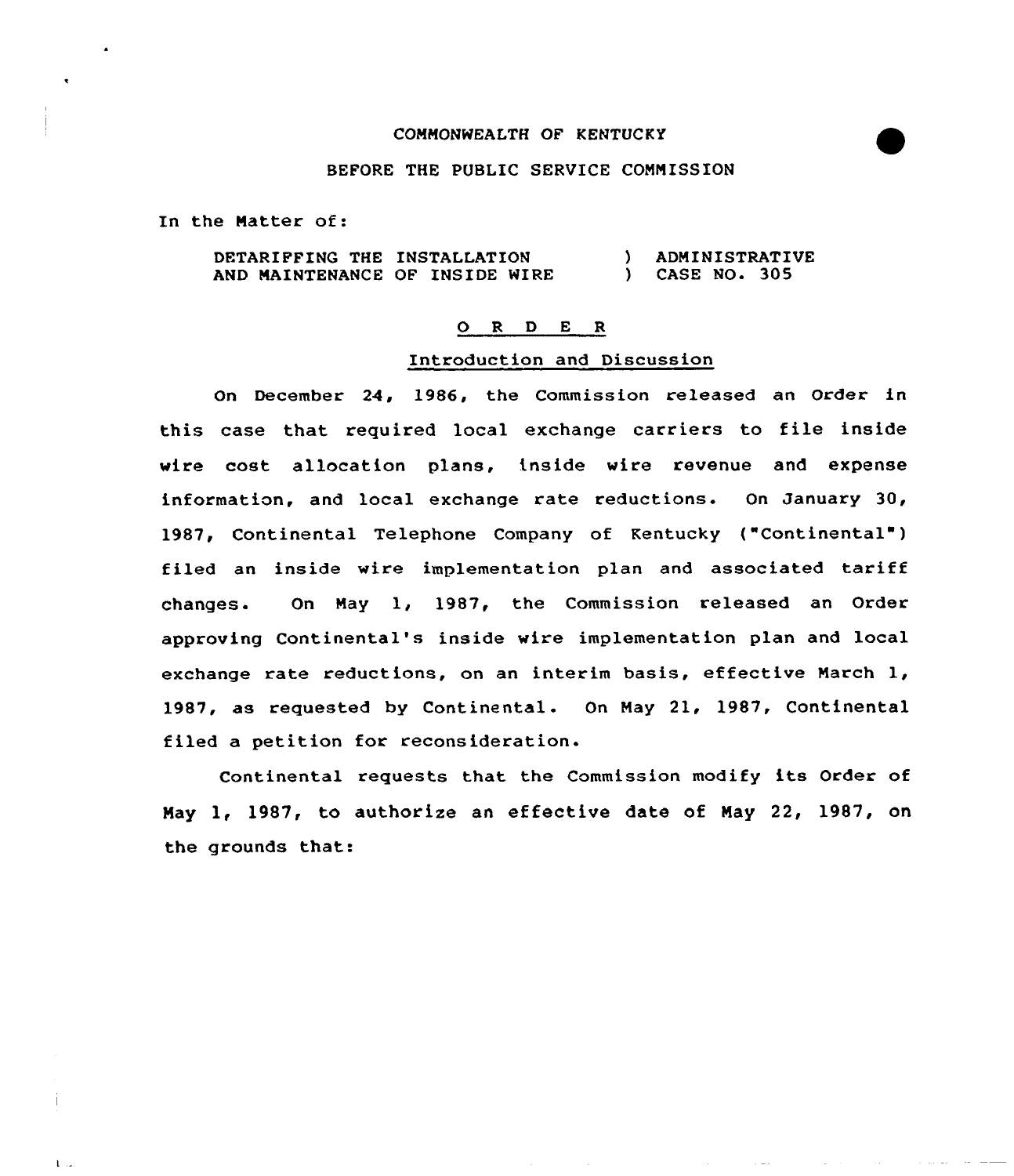The Commission's Order of May 1, 1987, requires Continental to give to its customers the benefit<br>of the "reduced costs" of detariffing the<br>installation and maintenance of inside wire installation and maintenance of inside wire<br>retroactive to March 1, 1987, even though Continental will not in fact experience any benefit until it ceases providing maintenance and benefit until it ceases providing maintenance and<br>converts maintenance to the "nonregulated" side of<br>its operations, which can occur no earlier than Nay 22, 1987.

Furthermore:

The implementation of the tariff reduction<br>retroactively to March 1, 1987, without the retroactively to March opportunity to collect corresponding charges for providing inside wire maintenance, will result in a loss of revenue to Continental plus the expense associated with administering a refund.

### Findings and Orders

The Commission, having considered the evidence of record and being advised, is of the opinion that Continental's petition for reconsideration should be granted.

IT IS THEREFORE ORDERED that the Commission's Order of May 1, 1987, be and it hereby is modified to authorize an effective date of May 22, 1987.

<sup>1</sup> Petition for Reconsideration, page 3.

 $\overline{2}$ Ibid.